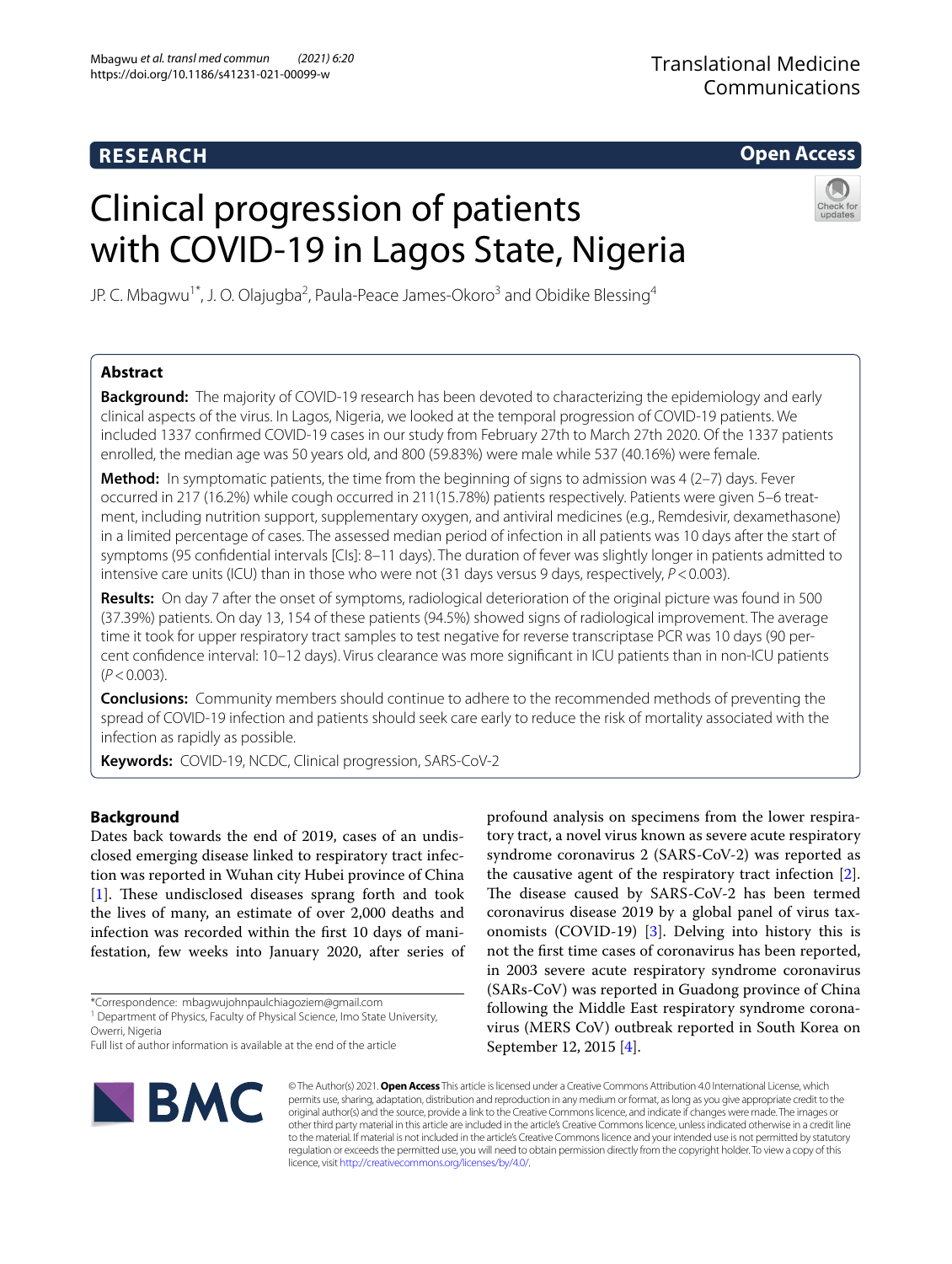The Novel Corona Virus Disease SARS-CoV-2 commonly known as the coronavirus disease 2019 (COVID-19) is the third type of coronavirus outbreak as many coronaviruses have been reported from other species. On the  $11<sup>th</sup>$  of February 2020, an estimate of 114 countries with over 118,000 infected persons having over 4,000 deaths was recorded. Succeeding the widespread and on March 11, 2020, the Director-General of the World Health Organization (WHO) declared the virus a pandemic and enjoined all countries all over the world to take adequate precautionary measures to ensure that the virus is controlled and contained quickly to avoid further spread as there was no safe vaccine at that time [[5\]](#page-7-4). COVID-19 is highly contagious and has a greater tendency of viral transmission to its host receptor when compared to other divisions of the virus, several scientists have established that the coronavirus can be transferred by touching contaminated surfaces [[6,](#page-7-5) [7\]](#page-7-6). According to this article, the Coronavirus was clear for up to 4 h on a copper surface, 3 h in aerosols, 24 h on a cardboard surface, and 2–4 days on a plastic and stainless-steel surface.

COVID-19 present on the surface of an object does not last long as certain factors like high temperature, the thermal environment may shorten the life span of incubation, although to present, no detailed research has been reported regarding this. Community-based humanto-human transmission through the respiratory droplet, saliva, coughs and sneezing secreted from the nose of an infected person has shown to be the major route by which humans can contact this virus  $[8-11]$  $[8-11]$  $[8-11]$ . Notwithstanding there is also a potential possibility through Airborne transmission if given great consideration [[12,](#page-7-9) [13](#page-7-10)]. The commonly reported clinical symptoms of COVID-19 include high fever, dry cough, abdominal pains, respiratory tract infection, severe headache, vomiting, diarrhoea, fatigue, myalgia, sore throat, severe pains, conjunctivitis, loss of taste/smell and difficulty in breathing  $[14–16]$  $[14–16]$  $[14–16]$ .

The virus varies from asymptomatic to fatal which simply means that not every infected person will show symptoms, and a severe acute respiratory infection would not occur in every infected patient. As a result, the virus has three stages: stage I, asymptomatic development with or without visible virus; stage II, non-severe symptomatic period with the virus; and stage III, severe acute respiratory symptomatic phase with high viral dimensions of severe respiratory failure syndrome (SRFS) [[17\]](#page-7-13). On March 20, 2020, the Nigerian government placed travel restrictions on 15 high-incidence countries, including China, Italy, Iran, Norway, South Korea, Spain, Japan, France, Germany, the United Kingdom, the Netherlands, Switzerland, Sweden, and Austria [\[18](#page-7-14)], but Nigeria remains one of the 13 top countries liable to high risk of COVID-19 infection. On the 27<sup>th</sup> of February 2020 Nigeria confrmed her frst case of COVID-19 in Lagos state, this virus was brought in by a 44 years old Italian man from Milan who returned to Lagos State on the  $25<sup>th</sup>$  of February 2020  $[19]$ . Succeeding this affirmation of the index case, within 48 h contact of 216 persons linked to index was traced and followed up immediately of which 45 persons had travel history out of Nigeria, one among the outstanding 176 tested positives to this virus, the virus was managed and controlled by the Nigerian centre for disease control (NCDC) using non-pharmaceutical interventions since there was no safe vaccine to contain the virus [[20\]](#page-7-16).

These non-pharmaceutical interventions used by the Nigerian government includes immediate closure of schools and business excluding essential commodities providers such food and drugs, border and restriction on public gatherings, work-from-home arrangements for governmental officials, and airport restrictions, public enlightenment on the constant wearing of a face mask, coughing etiquette, regular washing and sanitizing of hands through SMS, TV and radio stations broadcast, maintaining social and physical distancing of 2 m among humans in public gatherings, effective checking of temperatures in banks and public organizations, implementation of curfew, restrictions on inter-states movements and national lockdowns [\[21,](#page-7-17) [22](#page-7-18)].

The Nigerian government also improved her health care facilities, established emergency operation centres (EOC) liable for screening of travelers, disease surveillance, case management, contact tracing and offering of various laboratory services such as early diagnosis, immediate quarantine and isolation of suspected cases in diferent states of the federation as well as equipping the NCDC with laboratory diagnostic test kit for COVID-19. As of May 11, 2021 samples of one million nine hundred and seventy-seven thousand four hundred and ninety-seven (1,977,497) out of a population over 205 million was tested but despite all NPI employed several more cases across the states with no travel history out of Nigeria nor related to the contact index has been reported, and Lagos has however remained the epicentre of the pandemic in Nigeria accounting for over one third (35.5%) of the confrmed cases and 16.5% of deaths as of May 11, 2021 [[23,](#page-7-19) [24\]](#page-7-20). Therefore, assessing the clinical progression of COVID-19 among residence in Lagos is very important.

#### **Methodology**

#### **Description of study area**

Lagos state is situated in the southwestern part of Nigeria. It hosts a population of 14 million people [\[24\]](#page-7-20), despite being one of the smallest states in terms of landmass by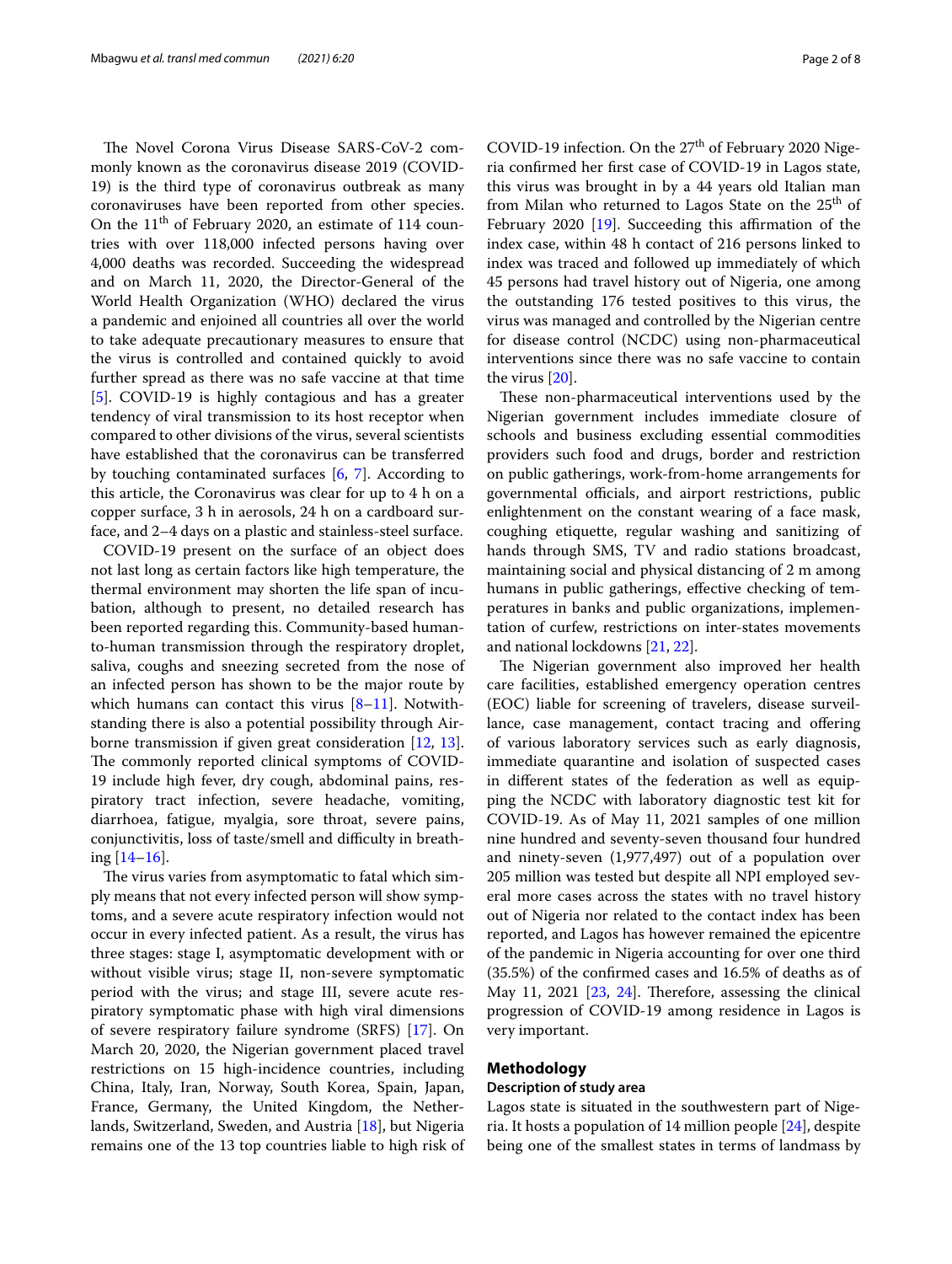square kilometer in Nigeria. The first recorded case of coronavirus in Nigeria was that of an Italian citizen who returned from Italy to Lagos on the 25<sup>th</sup> of February 2020 and was confirmed two days later (i.e.,  $27<sup>th</sup>$  of February 2020).

#### **Study population**

The study population are residents of Lagos state.

#### **Type of study**

The study is a retrospective study to determine the clinical progression of COVID-19 among residents of Lagos state. Patient records from isolation centres treating people with mild to severe cases of COVID-19 in Lagos was reviewed.

#### **Inclusion and exclusion criteria**

Only individuals who have been diagnosed as COVID-19 positive via Polymerase Chain Reaction (PCR) or as approved by the Nigeria Centre for Disease Control (NCDC) and are being treated according to the national and World Health Organization guidelines from  $27<sup>th</sup>$  February to 27<sup>th</sup> March 2020 are eligible to participate in this study. Individuals showing symptoms of respiratory disease but with negative Polymerase Chain Reaction (PCR) result would be excluded from this study.

#### **Sample size determination**

Sample size was determined by selecting the total number of admissions due to a positive COVID-19 Polymerase Chain Reaction (PCR) within the designated study period ( $27<sup>th</sup>$  February –  $27<sup>th</sup>$  March 2020). The number of admissions within the study period is one thousand three hundred and thirty-seven (1,337).

#### **Data collection tool and technique**

Data was collected by reviewing the case fles of the selected participants with emphasis on the biodata, clinical presentation, laboratory investigations and management instituted according to recommendations from NCDC and WHO.

#### *Data management and analysis and presentation*

Data was analyzed using the statistical software package, StataCorp 2019.

#### **Statistical analysis**

Continuous variables were reported as percentages, whereas categorical data were reported as means and standard deviations (SD). For comparisons, a two-sided P value of less than 0.05 was considered statistically signifcant when using the t-test on continuous variables. We show an expressive statistic that was conducted using the statistical software package StataCorp. 2019. Stata statistical software release 16, college station, TX: StataCorp LLC.

#### **Outcomes**

The Lagos COVID-19 pandemic trend and outline, which is located in the southwest of Nigeria and has a population of 14 million people.

The first case of the deadly coronavirus in Nigeria was confrmed on February 27, 2020; the case is an Italian citizen who works in Nigeria and returned from Milian, Italy to Lagos, Nigeria on February 25, 2020; nonetheless, this does not indicate the start of an epidemic [\[25](#page-7-21)]. Up until April  $21<sup>st</sup>$  2021, there were a total of twentytwo thousand fve hundred and sixty-two (22,562) cases, twenty-one thousand one hundred and nineteen (21,119) recovered and two hundred and twenty (220) deaths according to official reports, this has been confirmed from Nigeria Centre for Disease Control (NCDC) in Lagos, Nigeria. Figure [1](#page-3-0) depicted the epidemical trends of new cases, cumulative cases, and remaining cases, while in Fig. [2](#page-3-1) (from  $27<sup>th</sup>$  February to  $31<sup>st</sup>$  May 2020) shows the confrmed cases, discharged cases, and deaths, following the frst case report, the number of newly confrmed cases per day peaked as a result of more travel and gathering, and the remaining cases began to decline after 13 months (i.e., one year and one month) after April 1st 2021 when there were scarcely any new cases added and the condition improved as of April 21st 2021. We focus on the thousand three hundred and thirty-seven (1337) confrmed patients in the frst month to determine the timing and disease progression of COVID-19 (admission date from Feb. 27th to March 27th 2020). Patients were primarily male 800 (59.83 percent) and seen in government-owned COVID-19 treatment facilities. The patients' average age was 50 years old  $(IQR, 35)$ – 63 years) (96 percent) compared to COVID-19 treatment institutions that are privately owned (4 percent). The time from the onset of symptoms to admission to the hospital was  $4(2-7)$  days in patients with symptoms issues related to rigorous care unit's admission as shown in Table [2.](#page-5-0) Eighty percent (30.2 percent) of the patients had one, two, or more chronic medical disorders. The lowest daily number sixty-fve (65) of COVID-19 confrmed cases were reported and Lagos has forty-one (41) confirmed cases as of 21<sup>st</sup> April 2021, making it one of the lowest confrmed cases in Lagos, Nigeria. At the time of this paper, many were considered to have mild diseases like cancer, diabetes, and heart which were observed in 402(30.1%), 672(50.3%), and 279(20.9%) of the patients respectively. Only around a quarter of the participants (20.4%) had at least one other condition, and 21.5 percent had several comorbidities. The cases had a mortality rate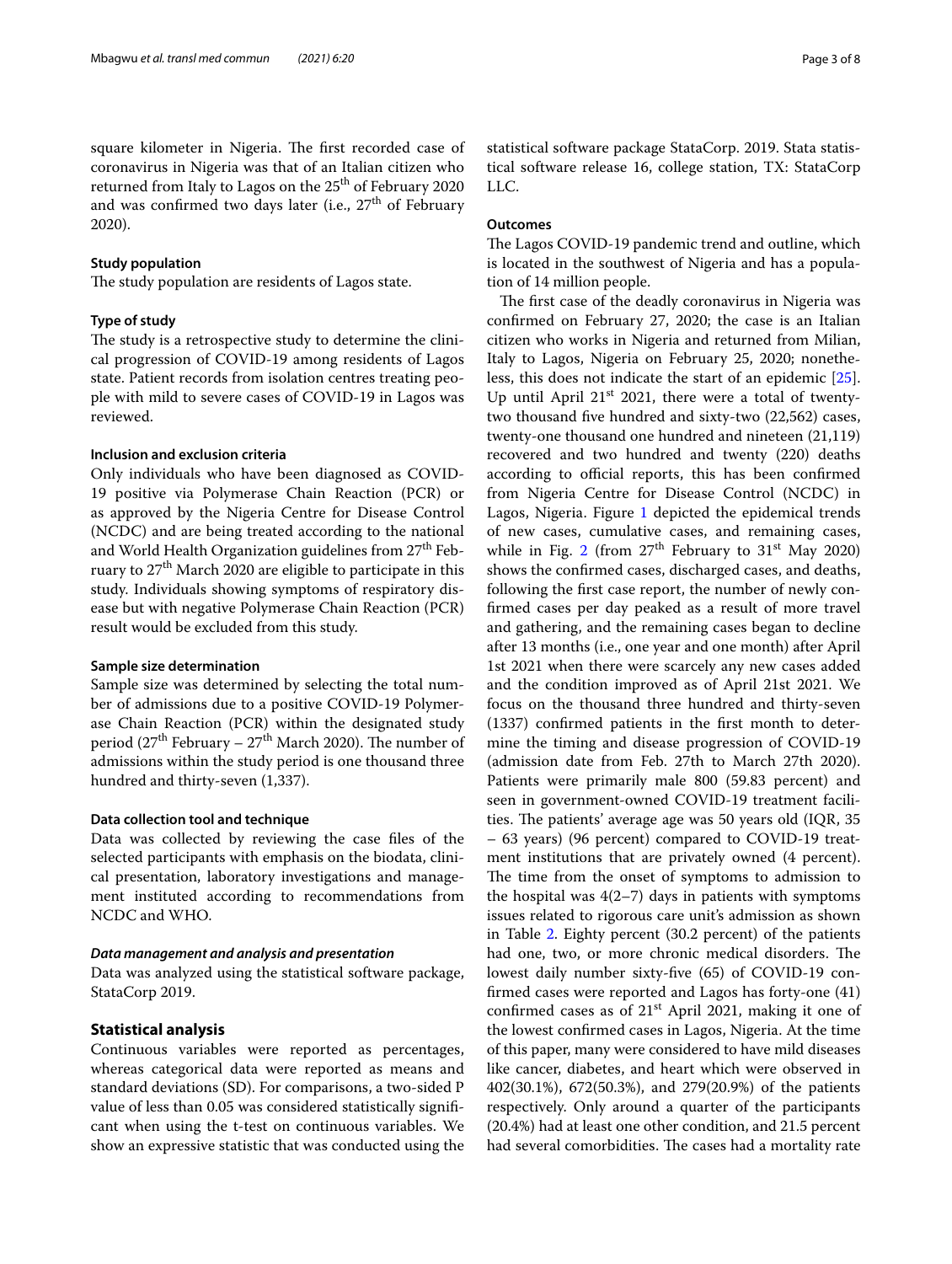

<span id="page-3-0"></span>

<span id="page-3-1"></span>of 5.4 percent. Fatigue, diarrhoea, and cough which were reported by 49(3.66%), 150(11.11%), and 211(15.78%) of the patients respectively were the most common giving symptoms. Hand cleaning, keeping a physical distance from people (especially those with symptoms), covering coughs and sneezes with a tissue or inner elbow, and keeping flthy hands away from the face are all recommended ways to avoid infection [\[26](#page-7-22), [27](#page-7-23)].

### **Outcomes and treatment of the study population**

Negative pressure isolation wards were used for all of these patients. After admission, patients were given supportive care. Patients were given 5–6 treatment,

including nutrition support, supplementary oxygen, and antiviral medicines (e.g., Remdesivir, dexamethasone) in a limited percentage of cases. The Lagos management guideline for coronavirus 2019 was used to treat all of the patients (COVID-19). Individualized treatment was not arbitrary and was guided by the severity of the presenting sickness.

# **Discussion**

The number of infected cases has risen dramatically since the COVID-19 outbreak's rapid person-to-person transmission in December 2019  $[29]$ . This study used data from NCDC situation reports, which are publicly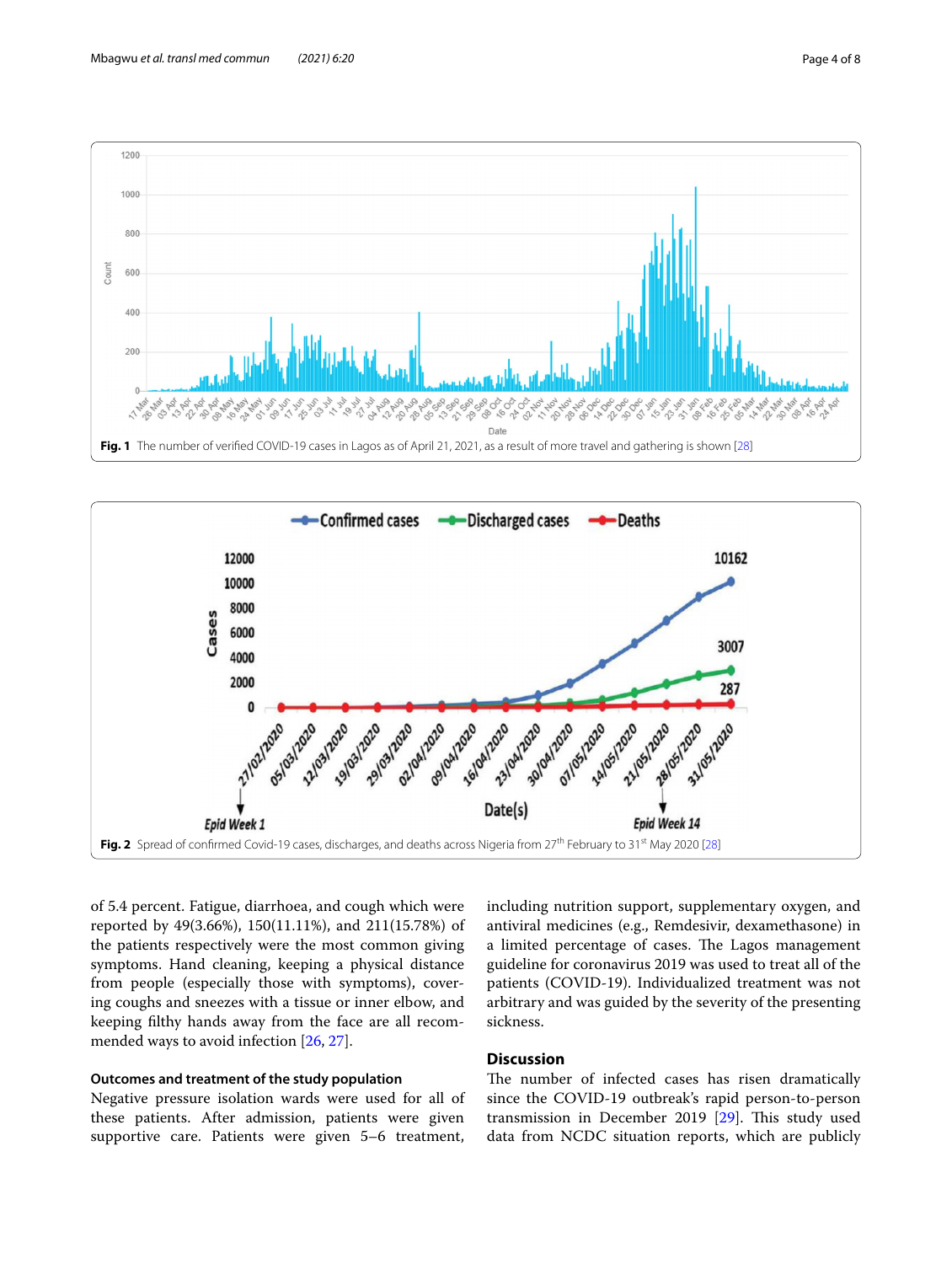available on their website, to analyze the pattern and clinical development of COVID-19 symptoms in a cohort of 1337 patients in Lagos, Nigeria.

In this study, the median time from the onset of symptoms to admission was 4 days (IQR 2–7), which was similar to previous fndings [\[30](#page-7-26)]. Of the 1337 individuals with COVID-19, the majority (99.3%) were symptomatic while only 9 (0.67%) were asymptomatic until admission. The asymptomatic patients can spread the virus to others and become a source of community or hospital-based transmission. However, most of the symptomatic cases had mild symptoms (74.79%) (Table [1](#page-4-0)). This is consistent with the findings of Abayomi et al.  $(2021)$   $[32]$  $[32]$ . The most common clinical presentations, at the onset of illness, in patients with mild symptoms include fever, cough, and fatigue. Fever (16.2 percent) was the most prevalent symptom in patients, which we had similar results to other studies [[33,](#page-7-28) [34](#page-7-29)]. Dizziness, headaches, and diarrhoea were among the most prevalent symptoms. Some individuals with the infection experienced upper respiratory tract signs and symptoms, such as rhinorrhea (1.42%), shortness of breath (1.12%), or sore throat (1.34%), signifying that the target cells could be in the lower airway, as previously reported [\[35](#page-7-30)]. A better therapy is needed to calm the symptoms once they have escalated to a fatal level, which is not beneficial for the patients. Above all, scientists around the world should support the need to develop a good medicine as quickly as feasible for the worldwide beneft of society. Patients that developed chronic symptoms were associated with late presentation, elderly, the lengthier waiting time to hospitalization and medical comorbidities. The following is a list of the comorbidities that have been presented: 237 (70.32%) had no comorbidities, 100 patients (29.67%) presented with comorbidities. Of the 337 patients with severe symptoms, one or more chronic disorders coexisted in 100 of the patients. Cardiovascular and cerebrovascular diseases remained the utmost mutual coexisting illnesses present in 66 patients (4.93%); other underlying conditions included endocrine system diseases in 35 patients (2.61%), digestive system diseases in 11 patients (0.82%), respiratory system diseases in 8 patients (0.59%), chronic hepatitis B virus infection in 4 patients (0.29%) and malignant tumour in 3 patients (0.22%) (Table [1\)](#page-4-0). Similar fndings were observed in a study by Wang et al.  $(2020)$  [ $36$ ]. Thus, the predisposing condition for severe COVID-19 symptoms tends to be those with chronic medical conditions. COVID-19 also appeared to be much more prevalent among the men while it spared the women, as 92.7% of the cases were males. Acute respiratory distress syndrome (ARDS) developed in only 16 of the individuals who had severe <span id="page-4-0"></span>**Table 1** COVID-19 patients' clinical presentation and relevant laboratory fndings (*N*=1337) [\[28,](#page-7-25) [31](#page-7-32)]

| Symptoms or indications that are clinically<br>sianificant             |                    |
|------------------------------------------------------------------------|--------------------|
| Age, years                                                             |                    |
| Median (interquartile range)                                           | $50(35-63)$        |
| Sex                                                                    | 800(59.83%)        |
| Male (N, %)                                                            |                    |
| Female (N, %)                                                          | 537(40.16%)        |
| Days from one set of symptoms (days)                                   | $4(2-7)$           |
| Admission signs and symptoms (N, %)                                    |                    |
| Fever                                                                  | 217(16.2%)         |
| Cough                                                                  | 211(15.78%)        |
| Fatigue                                                                | 36(2.69%)          |
| Headache and dizziness                                                 | 25(1.86%)          |
| Breathing problems                                                     | 15(1.12%)          |
| Rhinorrhoea                                                            | 19(1.42%)          |
| Sore throat                                                            | 18(1.34%)          |
| Diarrhea                                                               | 10(0.74%)          |
| Lack of appetence                                                      | 11(0.82%)          |
| Asymptomatic                                                           | 9(0.67%)           |
| Comorbidity (N, %)                                                     | 100(7.47%)         |
| Cardiovascular and cerebrovascular diseases                            | 66(4.93%)          |
| Endocrine system diseases                                              | 35(2.61%)          |
| Digestive system diseases                                              | 11(0.82%)          |
| Respiratory system diseases                                            | 8(0.59%)           |
| Chronic hepatitis B virus infection                                    | 4(0.29%)           |
| Malignant tumor                                                        | $3(0.22\%)$        |
| Laboratory findings                                                    |                    |
| White blood cells ( $\times$ 10 <sup>9</sup> per L)                    | 4.71 (3.80 - 5.86) |
| Lymphocytes ( $\times$ 10 $^{9}$ per L)                                | 1.12(0.79-1.49)    |
| C-reactive protein (mg/L)                                              | 12(4.4-29.4)       |
| Erythrocyte sedimentation rate (mm/h)                                  | $54(33 - 90)$      |
| Alanine aminotransferase (U/L)                                         | $23(15-33)$        |
| Aspartate aminotransferase (U/L)                                       | $25(20-33)$        |
| Albumin (g/L)                                                          | 40.8(37.9-43.0)    |
| Lactate dehydrogenase (U/L)                                            | 229(195-291)       |
| Lactate (mmol/L)                                                       | $1.4(1.1 - 2.1)$   |
| Estimated glomerular filtration rate (mL/<br>min/1.73 m <sup>2</sup> ) | 109.2(95.3-127.2)  |
| CD4 T cells counts (cells/uL)                                          | 431(299-637)       |
| CD4/CD8 ratio                                                          | 1.68(1.241.33)     |

symptoms. The laboratory analysis results showed decreased lymphocytes, increased C-reactive protein (CRP), increased erythrocyte sedimentation rate (ESR), decreased albumin, increased lactate dehydrogenase, increased lactate and increased CD4+T cell count (Table [1](#page-4-0)).

The decrease in albumin suggested that nutritional supplementation was necessary. The reduced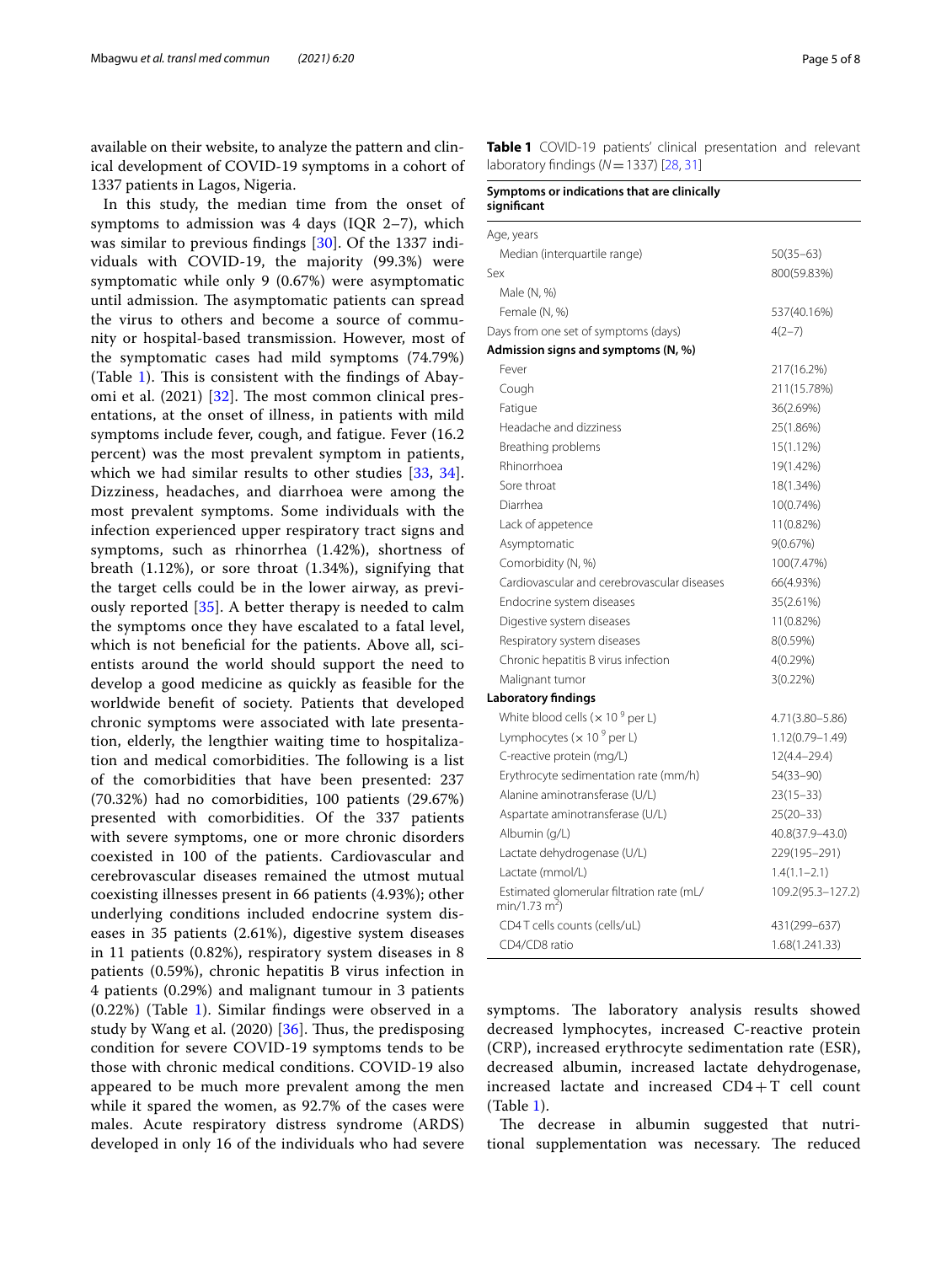lymphocyte and CD4+T cell count indicates that COVID-19 inhibits immune cell function by consuming the cells. ESR and CRP elevations are linked to an infammatory response and cytokine storm triggered by viral infection. These results correlate with other studies  $[37]$  $[37]$ . The destruction of T lymphocytes and cytokine storms may indicate a more signifcant risk for aggrava-tion of symptoms in patients (Table [2\)](#page-5-0). This could also be used as a reference index for diagnosing SARS-CoV-2 infection. All the patients underwent antiviral therapy and this was benefcial to the treatment of the infection. Because antibiotic therapy was strictly monitored and only given to individuals with a highly suspected bacterial disease, it was only provided to a small percentage of patients (8.15%). In severe cases, corticosteroids and gamma globulin were given to decrease the infammatory reaction in the lungs. Along these lines, in addition to powerful antiviral medicines that can reduce viral load at an early stage, resulting in less immunopathological damage, host-directed therapy could be a useful tool in lowering mortality. Mechanical ventilation was used as the main supportive treatment for severe patients who developed ARDS. In total, 29 people died, the majority of them were elderly and/or had coexisting medical conditions (Table [3\)](#page-5-1). At the end of the study's deadline, (March 27th, 2020), 188 patients showed improvements and were discharged, 38 patients continued to be hospitalized while 19 were moved to the intensive care unit (ICU) as they did not improve signifcantly after viral control and the latter developed other

# <span id="page-5-0"></span>**Table 2** Issues related to rigorous care unit's admission [[31](#page-7-32)]

| <b>Table 2</b> ISSUES FEIRING TO HYDROUS CARE WHILE AUTHISSION [31]                            |                                |                                                 |                          |                                  |                                              |                      |  |  |  |
|------------------------------------------------------------------------------------------------|--------------------------------|-------------------------------------------------|--------------------------|----------------------------------|----------------------------------------------|----------------------|--|--|--|
|                                                                                                | Univariate logistic regression |                                                 |                          | Multivariate logistic regression |                                              |                      |  |  |  |
|                                                                                                | <b>OR</b>                      | 97% CI                                          | P value                  | <b>OR</b>                        | 97% CI                                       | P value              |  |  |  |
| Age                                                                                            | 3.10                           | $3.04 - 1.13$                                   | < 0.003                  | 3.06                             | $3.00 - 1.22$                                | 0.068                |  |  |  |
| Male                                                                                           | 9.10                           | $4.04 - 24.07$                                  | 0.004                    | 5.38                             | $2.77 - 14.19$                               | 0.33                 |  |  |  |
| Comorbidity                                                                                    | 6.34                           | 3.70-11.10                                      | 0.004                    | 3.83                             | $2.50 - 6.95$                                | 0.58                 |  |  |  |
| Fever                                                                                          | 3.52                           | $2.34 - 6.85$                                   | 0.26                     |                                  |                                              |                      |  |  |  |
| White blood cells ( $\times$ 109 per L)<br>Lymphocytes (× 109 per L) C-reactive protein (mg/L) | 3.28<br>2.24<br>3.04           | $3.08 - 1.52$<br>$2.08 - 0.75$<br>$3.02 - 1.05$ | 0.006<br>0.03<br>< 0.003 | 3.07<br>6.05<br>3.01             | $2.79 - 1.65$<br>2.89-18.25<br>$2.99 - 1.23$ | 0.88<br>0.28<br>0.72 |  |  |  |
| Erythrocyte sedimentation rate (mm/h)                                                          | 3.00                           | $2.99 - 1.02$                                   | 0.78                     |                                  |                                              |                      |  |  |  |
| Albumin (g/L)                                                                                  | 2.75                           | $2.66 - 0.85$                                   | < 0.001                  | 2.95                             | $2.78 - 1.26$                                | 0.82                 |  |  |  |
| Alanine aminotransferase (U/L)                                                                 | 3.01                           | $3.0 - 1.03$                                    | 0.16                     |                                  |                                              |                      |  |  |  |
| Aspartate aminotransferase (U/L)                                                               | 3.02                           | $3.0 - 1.03$                                    | 0.06                     | 2.99                             | $0.96 - 1.03$                                | 0.97                 |  |  |  |
| Albumin (g/L)                                                                                  | 2.75                           | $2.66 - 0.85$                                   | < 0.003                  | 2.95                             | $0.78 - 1.16$                                | 0.80                 |  |  |  |
| Lactate dehydrogenase (U/L)                                                                    | 3.01                           | $3.0 - 1.02$                                    | < 0.003                  | 3.01                             | $1.0 - 1.02$                                 | 0.28                 |  |  |  |
| Lactate (mmol/L)                                                                               | 3.23                           | $2.88 - 1.70$                                   | 0.33                     |                                  |                                              |                      |  |  |  |
| Estimated glomerular filtration rate (mL/min/1.73m2)                                           | 2.98                           | $2.96 - 0.99$                                   | < 0.003                  | 1.02                             | $0.99 - 1.02$                                | 0.99                 |  |  |  |

CD4 T cell counts (Per 100 cells/uL) 2.45 24.31–0.64 <0.001 **0.77 0.55–0.94 0.04**

Radiological lesion 6.46 4.62–31.9 0.16

#### <span id="page-5-1"></span>**Table 3** Management of COVID-19 patients in the clinic [[38\]](#page-7-34)

| The period from admission to discharge             | All patients ( $N = 1337$ ) |
|----------------------------------------------------|-----------------------------|
| Definitions of severe patients                     |                             |
| Respiratory rate > 35/min                          | 212 (15.85%)                |
| Mean oxygen saturation < 93%                       | 195 (14.58%)                |
| PaO <sub>2</sub> /FiO <sub>2</sub> $\leq$ 300 mmHg | 89 (6.65%)                  |
| Lung lesion progression $>$ 50% within<br>24-48 h  | 26 (1.94%)                  |
| <b>Treatment</b>                                   |                             |
| Antiviral therapy                                  | 276 (20.64%)                |
| Antibiotic therapy                                 | 266 (19.89%)                |
| Use of corticosteroid                              | 109 (8.15%)                 |
| Oxygen support                                     |                             |
| Nasal catheter                                     | 186 (13.91%)                |
| Mask oxygen                                        | 89 (6.65%)                  |
| High-flow nasal cannula                            | 116 (8.67%)                 |
| <b>Assisting ventilation</b>                       |                             |
| Bipap                                              | 49 (3.66%)                  |
| Invasive mechanical ventilation                    | 15 (1.12%)                  |
| Outcome                                            |                             |
| Discharge                                          | 188 (14.06%)                |
| Continue to be hospitalized                        | 38 (2.84%)                  |
| ICU                                                | 19 (1.42%)                  |
| Death                                              | 29 (2.16%)                  |

complications like a respiratory failure. This shows that there was a high recovery rate among the patients. An efective antiviral to reduce the viral load early may be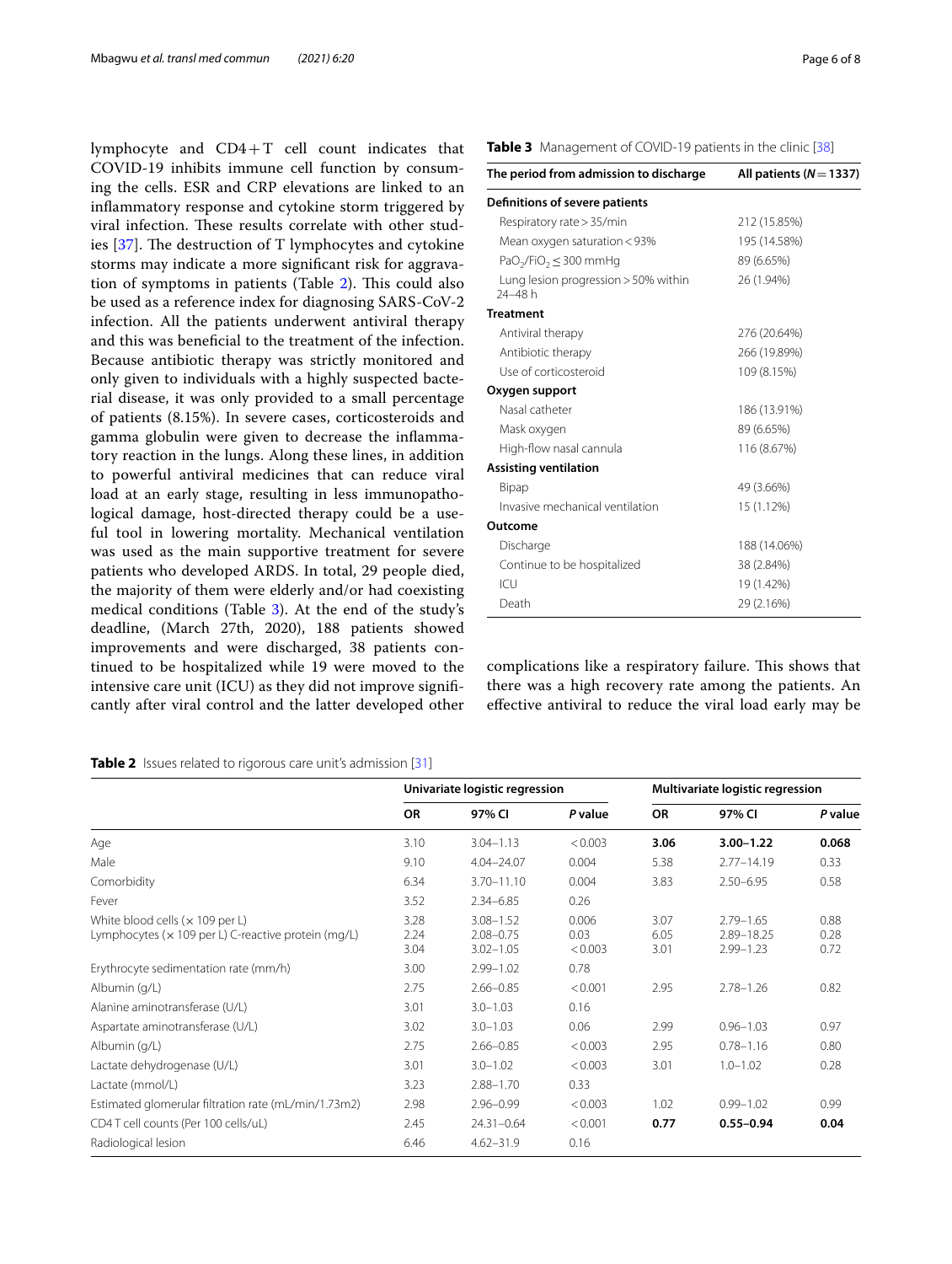|                                        | Total $(N = 1337)$ | Mild-moderate<br>$(N = 1000)$ | Severe-critical ( $N = 337$ ) P value |         |
|----------------------------------------|--------------------|-------------------------------|---------------------------------------|---------|
| Treatment                              | 1337               | 1000                          | 337                                   |         |
| Antiviral therapy                      |                    |                               |                                       |         |
| Antibiotic therapy                     | 109 (8.15%)        | 61 (4.56%)                    | 58 (4.33%)                            | < 0.002 |
| Use of corticosteroid                  | 99 (7.40%)         | 32 (2.39%)                    | 78 (5.83%)                            | < 0.002 |
| Use of gamma globulin                  | 91 (6.80%)         | 28 (2.09%)                    | 73 (5.54%)                            | < 0.002 |
| Regulate intestinal flora              | 189 (14.13%)       | 133 (9.94%)                   | 66 (4.93%)                            | < 0.002 |
| Oxygen support                         | 248 (18.54%)       | 170 (12.71%)                  | 89 (6.65%)                            |         |
| Nasal cannula                          | 191 (14.28%)       | 167 (12.49%)                  | 33 (2.46%)                            | < 0.002 |
| Mask oxygen inhalation                 | 9(0.67%)           | 5(0.37%)                      | 4(0.29%)                              | 0.047   |
| High-flow nasal cannula                | 12 (0.89%)         | $\mathbf{0}$                  | 10 (0.74%)                            |         |
| Non-invasive ventilation               | 26 (1.94%)         | $\mathbf{0}$                  | 28 (2.09%)                            |         |
| Invasive mechanical ventilation        | 13 (0.97%)         | $\mathbf{0}$                  | 16 (1.19%)                            |         |
| Invasive mechanical ventilation + ECOM | 7(0.52%)           | $\mathbf{0}$                  | 7(0.52%)                              |         |
| $IL-6$ (pg/mL)                         | 10(0.74%)          | 4(0.4%                        | 6(1.7%)                               | < 0.001 |
| Acute respiratory distress syndrome    | 16 (1.19%)         | $\mathbf 0$                   | 16 (1.19%)                            |         |

#### <span id="page-6-0"></span>**Table 4** The treatment of patients who are progressing and those who are stable [[39\]](#page-7-35)

benefcial to reduce the risk of disease progression and poor outcome. Several medicines, including remdesivir, are being tested in clinical trials as possible inhibitors of SARS-CoV-2 replication. Some severe patients required high-fow nasal cannula (8.67%), non-invasive ventilation (2.09%), invasive mechanical ventilation (1.12%) and BiPAP (3.66%) (Table [4](#page-6-0)). As a result, old age and the existence of comorbidity may be linked to an increased risk of death. In conclusion, the majority of COVID-19 infections are minor. The two-phase pattern of illness progression shows that early viral replication reduction and later use of host-directed therapy are required to improve CVOID-19 prognosis.

#### **Conclusion**

Finally, this research adds to the growing body of knowledge about the onset and course of clinical symptoms in COVID-19 patients in Lagos, Nigeria. Respiratory symptoms and fever are the most common symptoms in infected patients, especially in the early stages. The cure and recovery rate of patients with COVID-19 is quite high. Late presentation, longer waits to hospitalization, advanced age and coexisting chronic illnesses brought about severe symptoms which could be an analyst of death. Males, patients with comorbidities and advanced age had subordinate COVID-19 results, higher risks and occurrences; thus, emphasis should be placed on them. These variables, along with a decrease in  $T$  cells and a high level of CRP, can aid in the early detection of COVID-19 clinical development. Community members

should continue to adhere to the recommended methods of preventing the spread of SARS-CoV-2 infection and to lower the risk of infection-related death, patients should seek treatment as soon as possible.

#### **Abbreviations**

NCDC: Nigeria Center for Disease Control; WHO: World Health Organization; CRP: C-reactive protein; PCR: Polymerase Chain Reaction.

#### **Acknowledgements**

**Authors' contributions**

The authors thank the anonymous referees for their constructive criticism and valuable suggestions which improved the manuscript.

The author(s) read and approved the fnal manuscript.

#### **Funding**

No funding was received from external sources.

#### **Availability of data and materials**

Not Applicable.

#### **Declarations**

**Ethics approval and consent to participate** Not Applicable.

**Consent for publication**

Not applicable.

#### **Competing interests**

There are no competing interests declared by the authors.

#### **Author details**

<sup>1</sup> Department of Physics, Faculty of Physical Science, Imo State University, Owerri, Nigeria. <sup>2</sup>College of Medicine, University of Lagos, Lagos, Nigeria.<br><sup>3</sup> Department of Biochemistry, Covenant University, Ota, Ogun, Nigeria. <sup>3</sup> Department of Biochemistry, Covenant University, Ota, Ogun, Nigeria.